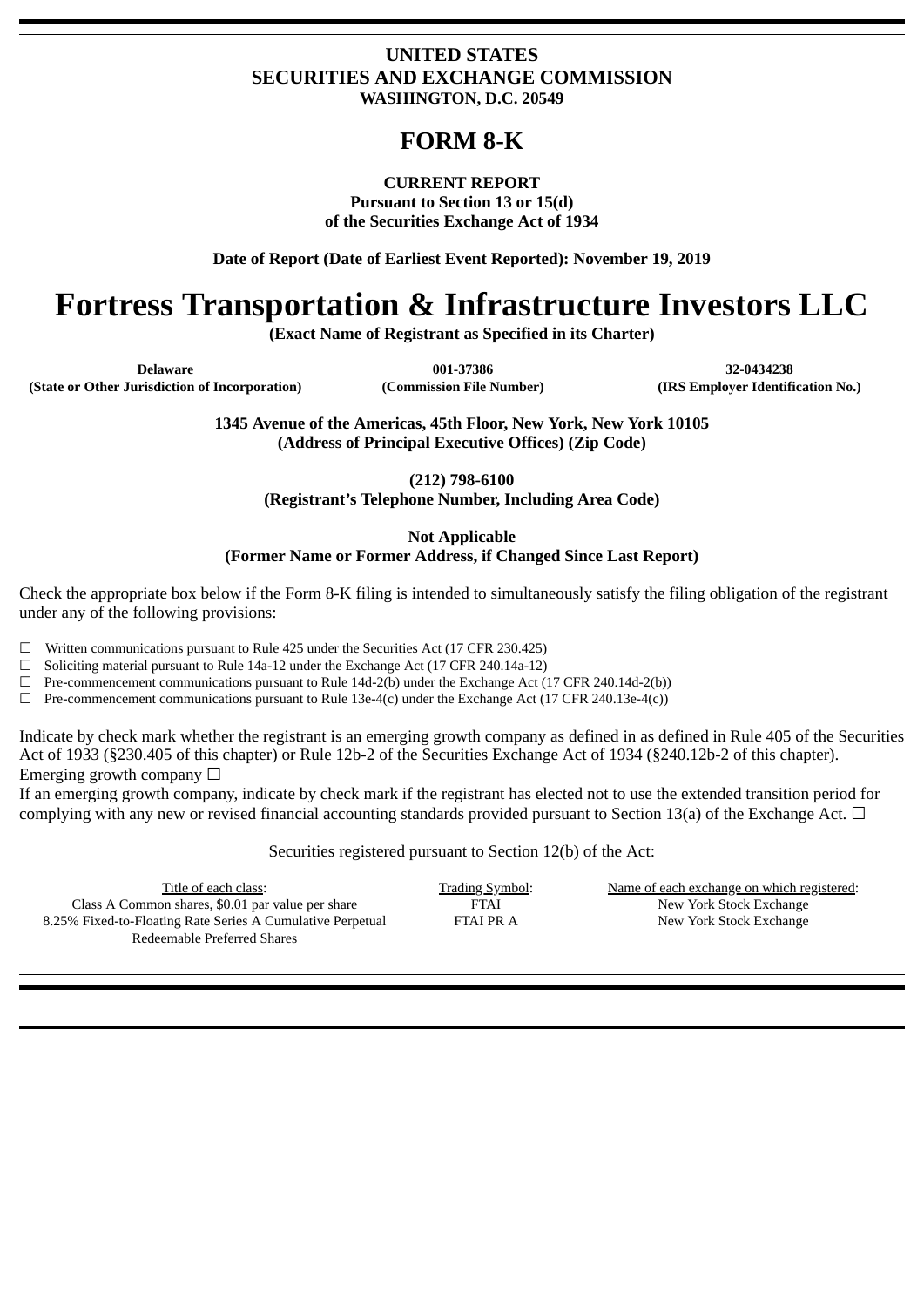# **Item 1.01. Entry into a Material Definitive Agreement.**

On November 19, 2019, Fortress Transportation and Infrastructure General Partnership ("Holdco"), a subsidiary of Fortress Transportation and Infrastructure Investors LLC (the "Company"), and Railroad Acquisition Holdings LLC ("RAH"), a subsidiary of Holdco, entered into an Agreement and Plan of Merger (the "Merger Agreement") with Soo Line Corporation ("Parent"), a wholly-owned subsidiary of Canadian Pacific Railway, and Black Bear Acquisition LLC ("Merger Sub"), a wholly-owned subsidiary of Parent, pursuant to which, among other things, Merger Sub will merge with and into RAH with RAH surviving and becoming a wholly-owned subsidiary of Parent (the "Merger"). Upon consummation of the Merger, Parent will acquire ownership of RAH's subsidiaries, Central Maine & Quebec Railway US Inc. and Central Maine & Québec Railway Canada Inc. (collectively, "CMQR"). CMQR operates a Class II railroad running approximately 500 miles from Montreal to the east coast of Maine, primarily transporting pulp and paper, construction products and chemicals. The aggregate purchase price is \$130,000,000 in cash to be paid at closing subject to certain adjustments. The closing is subject to various conditions, including, among other things, regulatory approvals and other normal and customary conditions to closing. It is anticipated that closing will occur in late December 2019 following satisfaction of all closing conditions.

The foregoing description of the Merger Agreement does not purport to be complete and is qualified in its entirety by the full text of the Merger Agreement, a copy of which will be filed in the time period prescribed by the rules of the Securities and Exchange Commission.

# **Item 8.01. Other Events.**

On November 20, 2019 the Company issued a press release announcing entry into the Merger Agreement. A copy of the press release is attached hereto as Exhibit 99.1 and is incorporated by reference into this Item 8.01.

# **Forward Looking Statements**

Certain information in this Current Report on Form 8-K constitutes "forward-looking statements" within the meaning of the Private Securities Litigation Reform Act of 1995, including, but not limited to, the expected purchase price, the satisfaction of closing conditions and the timing thereof; changes in general economic and/or industry specific conditions; and difficulties in obtaining regulatory and other third party consents in connection with the Merger. These statements are not historical facts. They represent management's current expectations regarding future events and are subject to a number of risks and uncertainties, many of which are beyond our control, which could cause actual results to differ materially from those described in the forward-looking statements. Accordingly, you should not place undue reliance on any forward-looking statements contained herein. Forwardlooking statements contained herein speak only as of the date of this Current Report on Form 8-K, and the Company expressly disclaims any obligation to release publicly any updates or revisions to any forward-looking statements contained herein to reflect any change in the Company's expectations with regard thereto or change in events, conditions or circumstances on which any statement is based. For a discussion of some of the risks and important factors that could affect such forward-looking statements, see the sections entitled "Cautionary Statements Regarding Forward Looking Statements," "Risk Factors" and "Management's Discussion and Analysis of Financial Condition and Results of Operations" in the Company's annual and quarterly reports filed with the SEC, which are available on the Company's website (www.ftandi.com).

# **Item 9.01 Financial Statements and Exhibits.**

**(d) Exhibits.**

| Exhibit<br><b>Number</b> | <b>Description</b>                                                                                         |
|--------------------------|------------------------------------------------------------------------------------------------------------|
| 99.1                     | Press release, dated November 20, 2019, issued by Fortress Transportation and Infrastructure Investors LLC |
| 104                      | Cover Page Interactive Data File - the cover page XBRL tags are embedded within the Inline XBRL document   |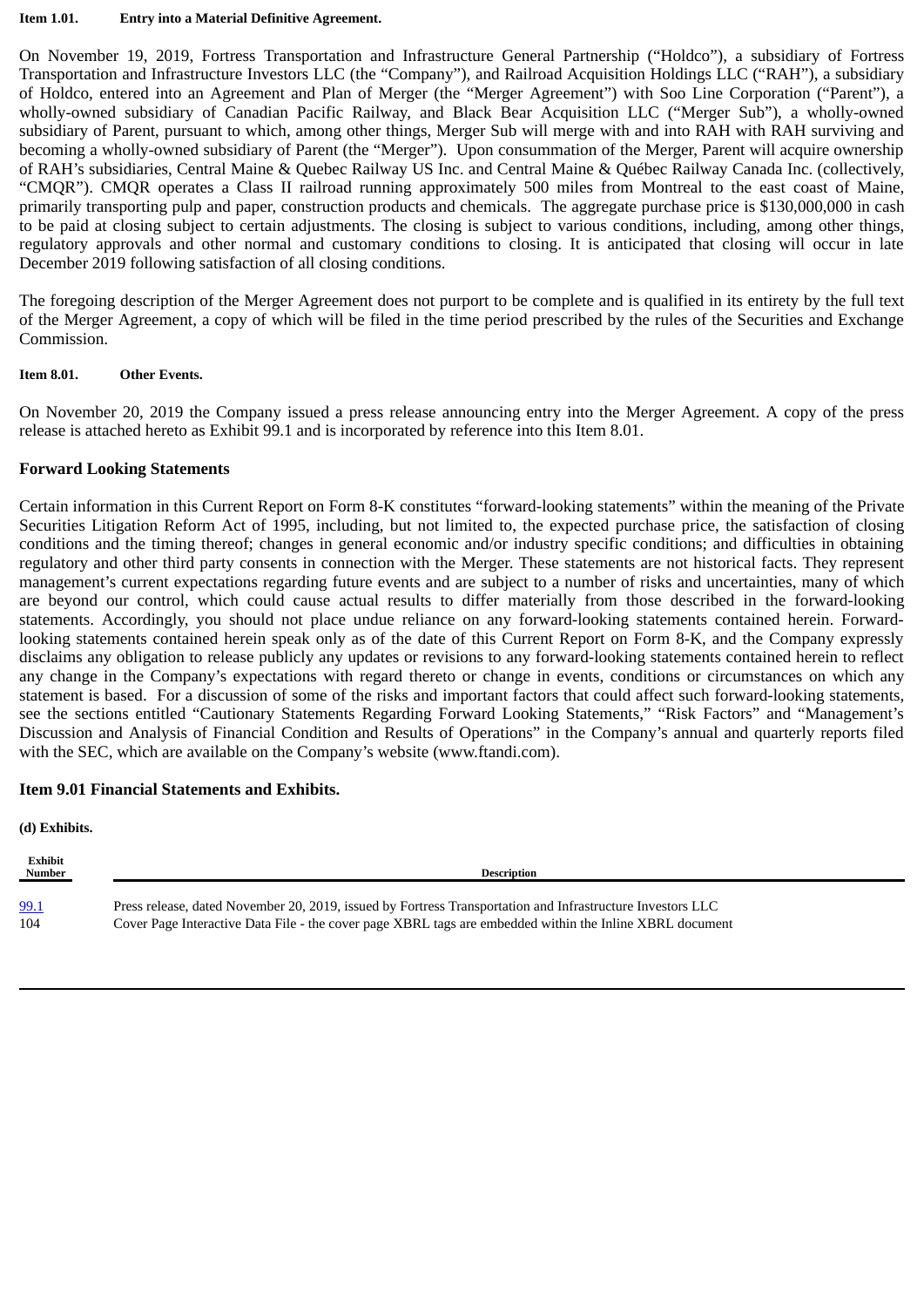# **SIGNATURE**

Pursuant to the requirements of the Securities Exchange Act of 1934, the registrant has duly caused this report to be signed on its behalf by the undersigned hereunto duly authorized.

> FORTRESS TRANSPORTATION AND INFRASTRUCTURE INVESTORS LLC

By: /s/ Eun Nam

Name: Eun Nam Title: Chief Accounting Officer

Date: November 20, 2019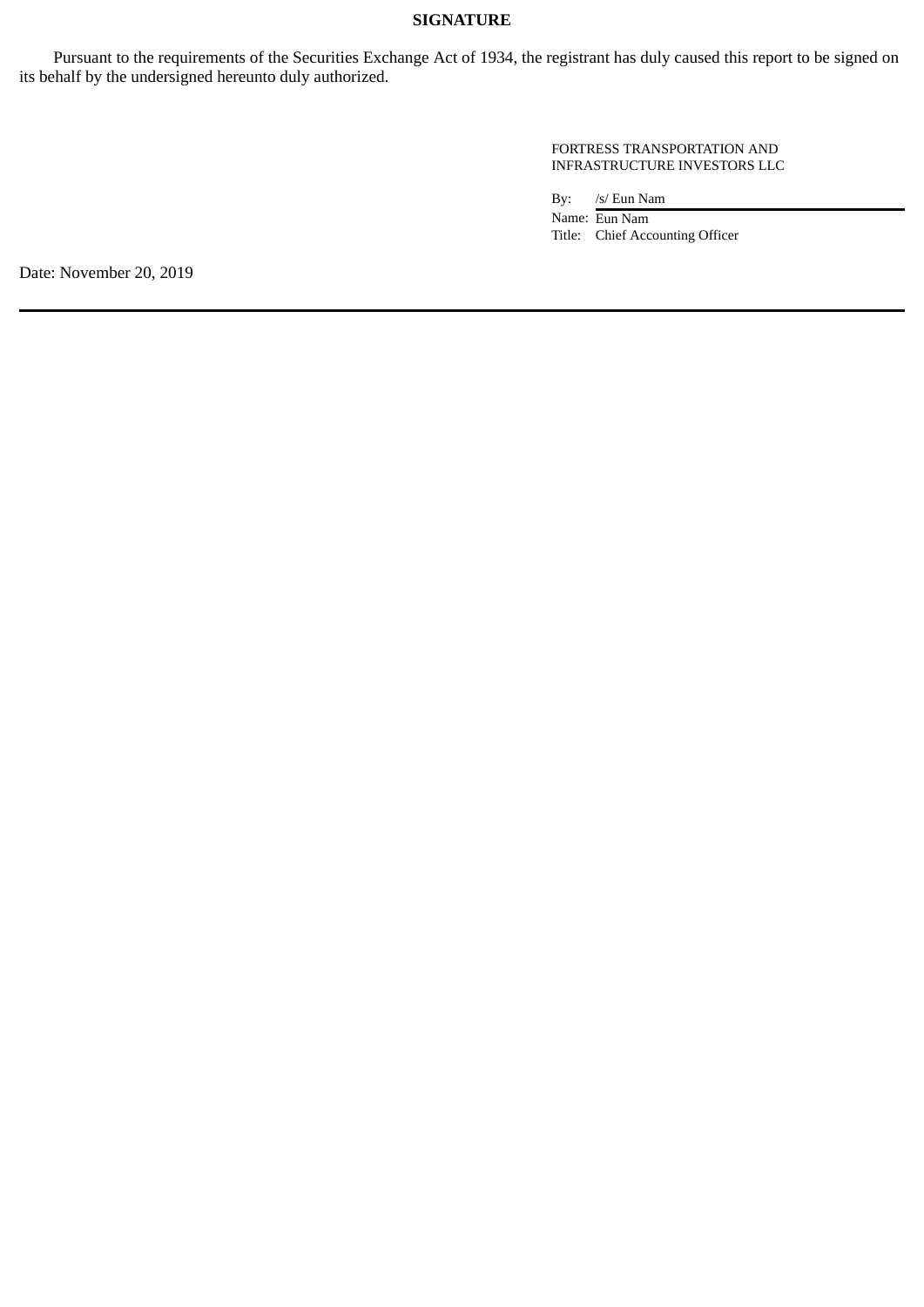<span id="page-3-0"></span>



Release: November 20, 2019

#### **CP to acquire Central Maine & Quebec Railway from FTAI**

Calgary / New York – Canadian Pacific (TSX: CP) (NYSE: CP) and Fortress Transportation and Infrastructure Investors LLC (NYSE: FTAI) announced they have entered into a definitive agreement whereby CP will acquire the Central Maine & Quebec Railway ("CMQ").

CMQ owns 481 miles (774 kilometres) of rail lines primarily in Quebec and Maine. The end-to-end transaction will provide CP customers with seamless, safe and efficient access to ports at Searsport, Maine and to Saint John, New Brunswick, via Eastern Maine Railway Company (EMRY) and New Brunswick Southern Railway (NBSR), thereby preserving and enhancing competition.

"This strategic acquisition gives CP a true coast-to-coast network across Canada and an increased presence in the eastern U.S.," said CP President and CEO Keith Creel. "With additional port access, more dots on the map, and our proven precision scheduled railroading operating model we are confident this transaction will bring benefits to all stakeholders moving forward."

As part of the transaction, FTAI will retain ownership of Katahdin Railcar Services (KRS), a tank car cleaning and repair facility, and the contract to operate at a 12-mile branch line at FTAI's Long Ridge Energy Terminal in Monroe County, Ohio. FTAI intends to continue to develop and grow both the KRS and Long Ridge branch line businesses.

"We are excited about this transaction as it brings value to our shareholders, while ensuring that the CMQ continues to provide safe and reliable rail transportation options," said Joe Adams, FTAI CEO.

CP invests in its people and its assets to ensure it can provide service safely and efficiently. CP has been the safest railway in North America for 13 consecutive years, as measured by train accident frequency and meets all regulatory requirements.

The transaction is currently expected to close at the end of 2019 and remains subject to customary closing conditions. Over the coming weeks, CP, FTAI and other stakeholders will move towards closing.

#### **About Canadian Pacific**

Canadian Pacific is a transcontinental railway in Canada and the United States with direct links to major ports on the west and east coasts. CP provides North American customers a competitive rail service with access to key markets in every corner of the globe. CP is growing with its customers, offering a suite of freight transportation services, logistics solutions and supply chain expertise. Visit cpr.ca to see the rail advantages of CP. CP-IR

#### **About Fortress Transportation and Infrastructure Investors LLC**

Fortress Transportation and Infrastructure Investors LLC owns and acquires high quality infrastructure and equipment that is essential for the transportation of goods and people globally. FTAI targets assets that, on a combined basis, generate strong and stable cash flows with the potential for earnings growth and asset appreciation. FTAI is externally managed by an affiliate of Fortress Investment Group LLC, a leading, diversified global investment firm.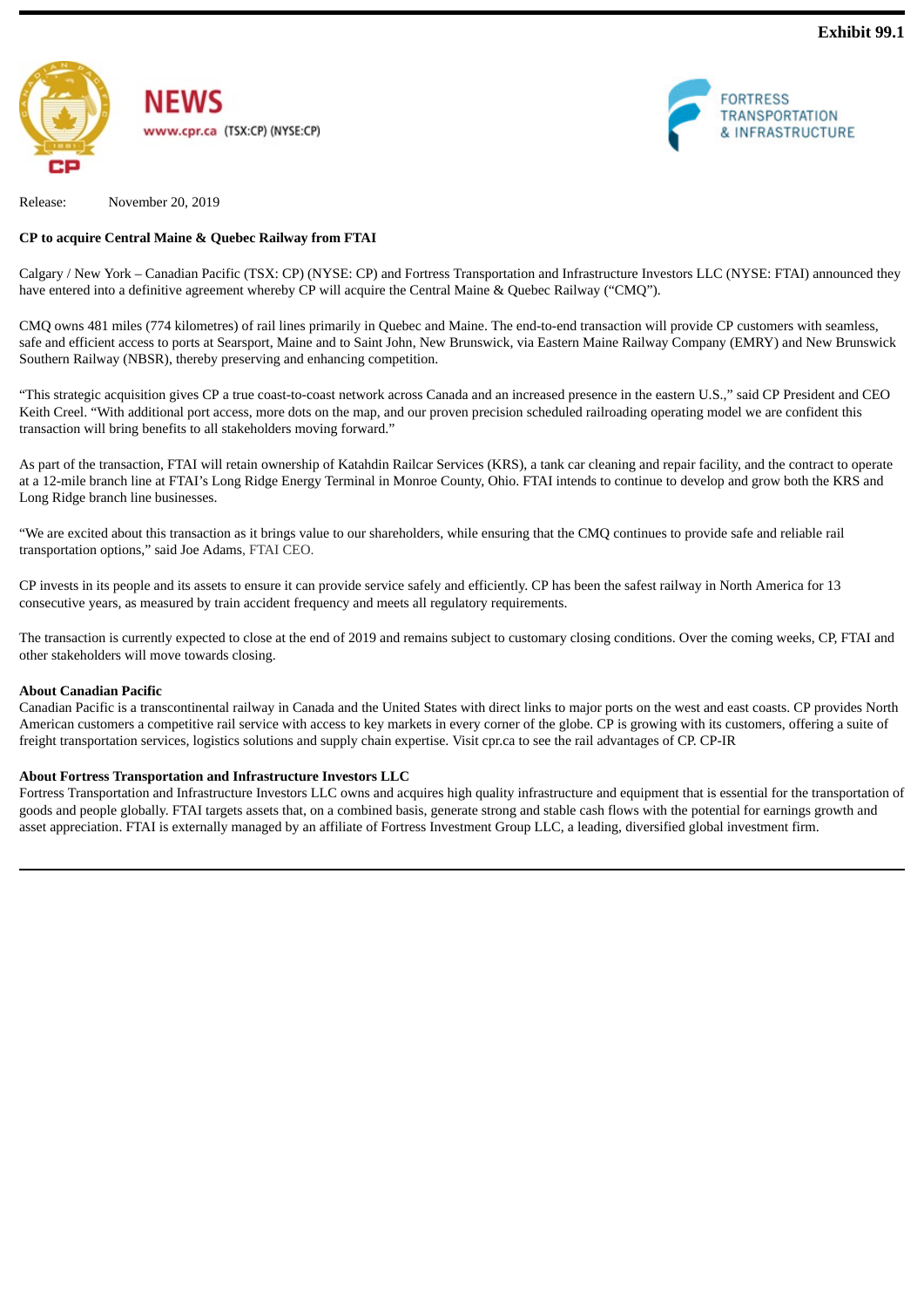#### **Note on forward-looking information**

This news release contains certain forward-looking information and forward-looking statements (collectively, "forward-looking information") within the meaning of applicable securities laws. Forward-looking information includes, but is not limited to, statements concerning expectations, beliefs, plans, goals, objectives, assumptions and statements about possible future events, conditions, and results of operations or performance. Forward-looking information may contain statements with words or headings such as "financial expectations", "key assumptions", "anticipate", "believe", "expect", "plan", "will", "outlook", "should" or similar words suggesting future outcomes. This news release contains forward-looking information relating, but not limited to, the success of our business, our operations, priorities and plans, anticipated financial and operational performance, capital expenditures and the anticipated timing and success of the CMQ transaction and its anticipated effect on CP and its customers.

The forward-looking information contained in this news release is based on each of CP and FTAI management's current expectations, estimates, projections and assumptions, and CP having regard to CP's experience and its perception of historical trends, and includes, but is not limited to, expectations, estimates, projections and assumptions relating to: foreign exchange rates, effective tax rates, land sales and pension income; North American and global economic growth; commodity demand growth; sustainable industrial and agricultural production; commodity prices and interest rates; performance of CP's assets and equipment; sufficiency of CP's budgeted capital expenditures in carrying out CP's business plan; CP's ability to complete its capital and maintenance projects on the timelines anticipated; applicable laws, regulations and government policies; the availability and cost of labour, services and infrastructure; the fulfillment of closing conditions for the CMQ transaction and the satisfaction by third parties of their obligations to CP. Although CP and FTAI believe the expectations, estimates, projections and assumptions reflected in the forward-looking information presented herein are reasonable as of the date hereof, there can be no assurance that they will prove to be correct.

Undue reliance should not be placed on forward-looking information as actual results may differ materially from those expressed or implied by forwardlooking information. By its nature, CP's and FTAI's forward-looking information involves inherent risks and uncertainties that could cause actual results to differ materially from the forward looking information, including, but not limited to, the following factors: changes in business strategies; general North American and global economic, credit and business conditions; risks associated with agricultural production, such as weather conditions and insect populations; the availability and price of energy commodities; risks associated with the CMQ transaction, including the satisfaction of closing conditions; the effects of competition and pricing pressures; industry capacity; shifts in market demand; changes in commodity prices; uncertainty surrounding timing and volumes of commodities being shipped via CP; inflation; changes in laws, regulations and government policies, including regulation of rates; changes in taxes and tax rates; potential increases in maintenance and operating costs; changes in fuel prices; uncertainties of investigations, proceedings or other types of claims and litigation; labour disputes; risks and liabilities arising from derailments; transportation of dangerous goods; timing of completion of capital and maintenance projects; currency and interest rate fluctuations; effects of changes in market conditions and discount rates on the financial position of pension plans and investments; trade restrictions or other changes to international trade arrangements; climate change; and various events that could disrupt operations, including severe weather, such as droughts, floods, avalanches and earthquakes, and cybersecurity attacks, as well as security threats and governmental response to them, and technological changes. The foregoing list of factors is not exhaustive. These and other factors are detailed from time to time in reports filed by CP with securities regulators in Canada and filed by CP and FTAI in the United States, including with the Securities and Exchange Commission. Reference should be made to "Risk Factors" and "Management's Discussion and Analysis of Financial Condition and Results of Operations - Forward-Looking Information" in CP's and FTAI's annual and interim reports on Form 10-K and 10-Q.